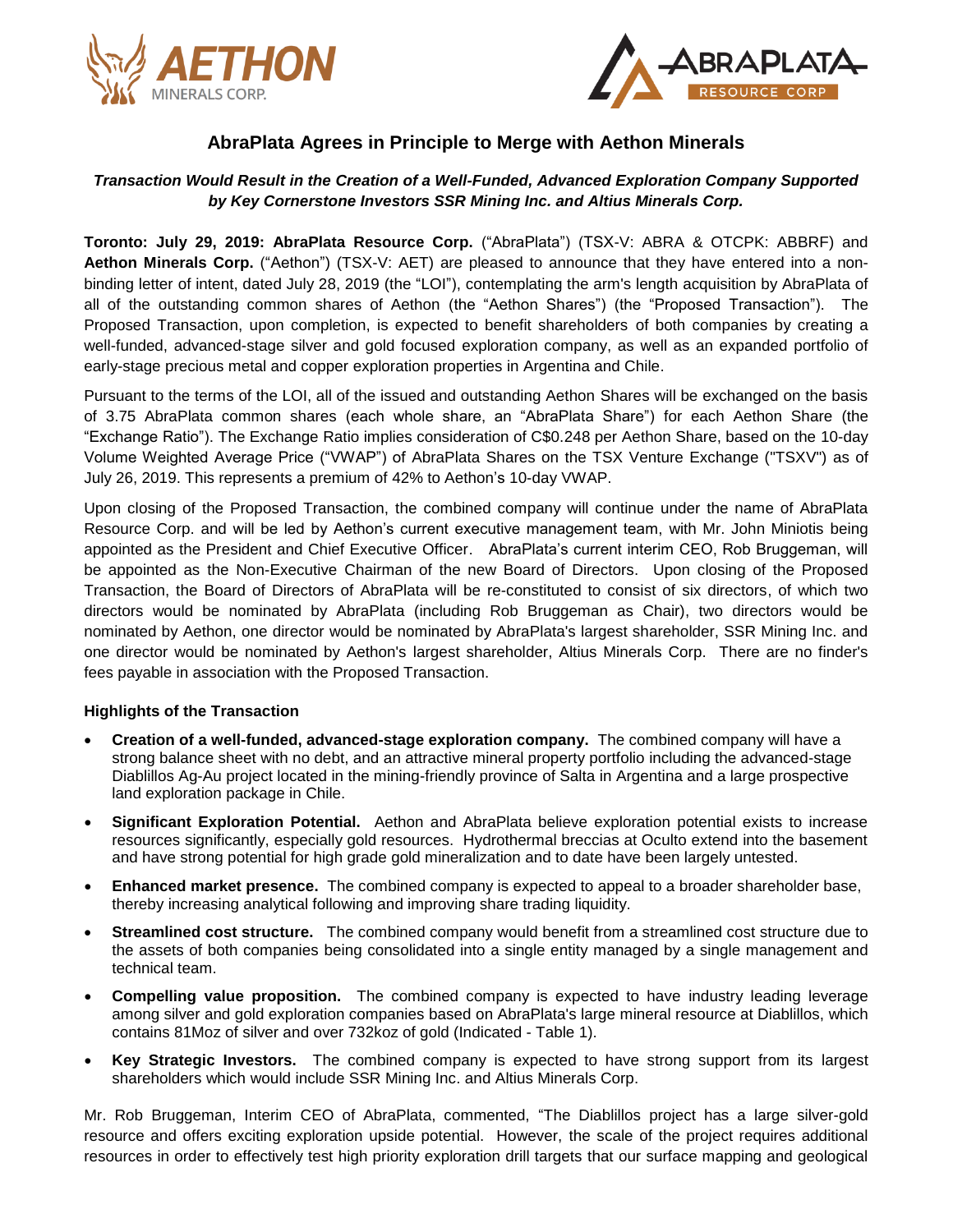reinterpretation have identified. The Proposed Transaction with Aethon will provide us with cash to conduct additional exploration drilling, following up on the higher grade intercepts that indicate potential for an underground mine plan. In addition, Aethon has an excellent technical team, supported by technical staff at Altius Minerals Corp., and a sizable exploration land package in Chile that would be difficult for any junior mining company to accumulate."

Mr. John Miniotis, Interim CEO of Aethon, commented, "This proposed transaction will help create a stronger, better positioned company which we believe is capable of becoming an industry leading, advanced-stage mineral exploration company. The exploration upside potential, solid financial position, enhanced capital markets presence and key strategic investor base will help establish a compelling value proposition for all shareholders."

| <b>Category</b>        | Deposit  | Tonnage<br>(000t) | Ag<br>(g/t) | Au<br>(g/t) | <b>Contained Ag</b><br>(000 oz Ag) | <b>Contained Au</b><br>(000 oz Au) |
|------------------------|----------|-------------------|-------------|-------------|------------------------------------|------------------------------------|
| Indicated              | Oculto   | 26,850            | 93.0        | 0.85        | 80,300                             | 732                                |
| Indicated              | Fantasma | 200               | 98.3        | ٠           | 650                                |                                    |
| <b>Total Indicated</b> |          | 27,100            | 93.1        | 0.84        | 80,940                             | 732                                |
| Inferred               | Oculto   | 1,000             | 46.8        | 0.89        | 1,510                              | 29                                 |
| Inferred               | Fantasma | 80                | 75.3        |             | 190                                | $\overline{\phantom{0}}$           |
| <b>Total Inferred</b>  |          | 1,100             | 48.8        | 0.83        | 1,690                              | 29                                 |

**Table 1: AbraPlata - Diablillos Mineral Resource Estimates (April 2018)**

Notes:

1. Full details of the mineral resource estimates can be found in a report by RPA Inc. titled "Technical Report on the Diablillos Project, Salta Province, Argentina" dated April 16, 2018. This report can be found under AbraPlata's profile on www.SEDAR.com.

2. CIM definitions were followed for Mineral Resources.

3. Mineral Resources are estimated at a cut off grade of 40 g/t AgEq for Oculto and 40 g/t Ag for Fantasma.

4. Mineral Resources are estimated using long-term metal prices of US\$1,500/oz Au and US\$23/oz Ag.

5. Average bulk density is 2.22 t/m3 for the Indicated category and 2.29 t/m3 for Inferred for Oculto and 2.00 t/m3 for both Indicated and Inferred categories for Fantasma.

6. The estimate was constrained by pit shells for both Oculto and Fantasma

#### **Transaction Details**

The Proposed Transaction value is approximately CAD \$8.8 million on a fully diluted in-the-money basis, and Aethon and AbraPlata shareholders will own approximately 52% and 48% of the combined entity, respectively, prior to the issuance of additional shares to SSR Mining Inc. ("SSRM") (NASDAQ: SSRM) (TSX: SSRM) in exchange for certain key concessions outlined further below. Pursuant of the terms of the LOI, the parties anticipate entering into a definitive agreement on or prior to August 30, 2019.

The Proposed Transaction is subject to a number of conditions, including, but not limited to, AbraPlata and Aethon entering into one or more binding definitive agreements containing customary terms and conditions, including representations and warranties customary in a transaction of this nature. In the event that definitive agreement(s) are entered into between the parties, and subject to the final transaction structure, the closing of the Proposed Transaction will be subject to additional conditions precedent including, but not limited to, the receipt of all required approvals from TSXV, shareholder approval of the Proposed Transaction to the extent required under corporate and securities laws and the rules and policies of TSXV, including by the requisite majority of shareholders of Aethon at a special meeting of Aethon shareholders and agreement on customary non-solicitation covenants, insider lock-up agreements, board support and other standard provisions for transactions of this nature.

AbraPlata and Aethon are committed to consummating the Proposed Transaction in an expedited manner and will issue further information about the Proposed Transaction once available. There can be no assurances that any transaction relating to the Proposed Transaction or otherwise will result, or as to the final definitive terms thereof. Both parties have agreed for the payment of a termination fee of CAD \$250,000, in the event that either party terminates the LOI under certain prescribed circumstances, including termination in connection with pursuing an alternative transaction.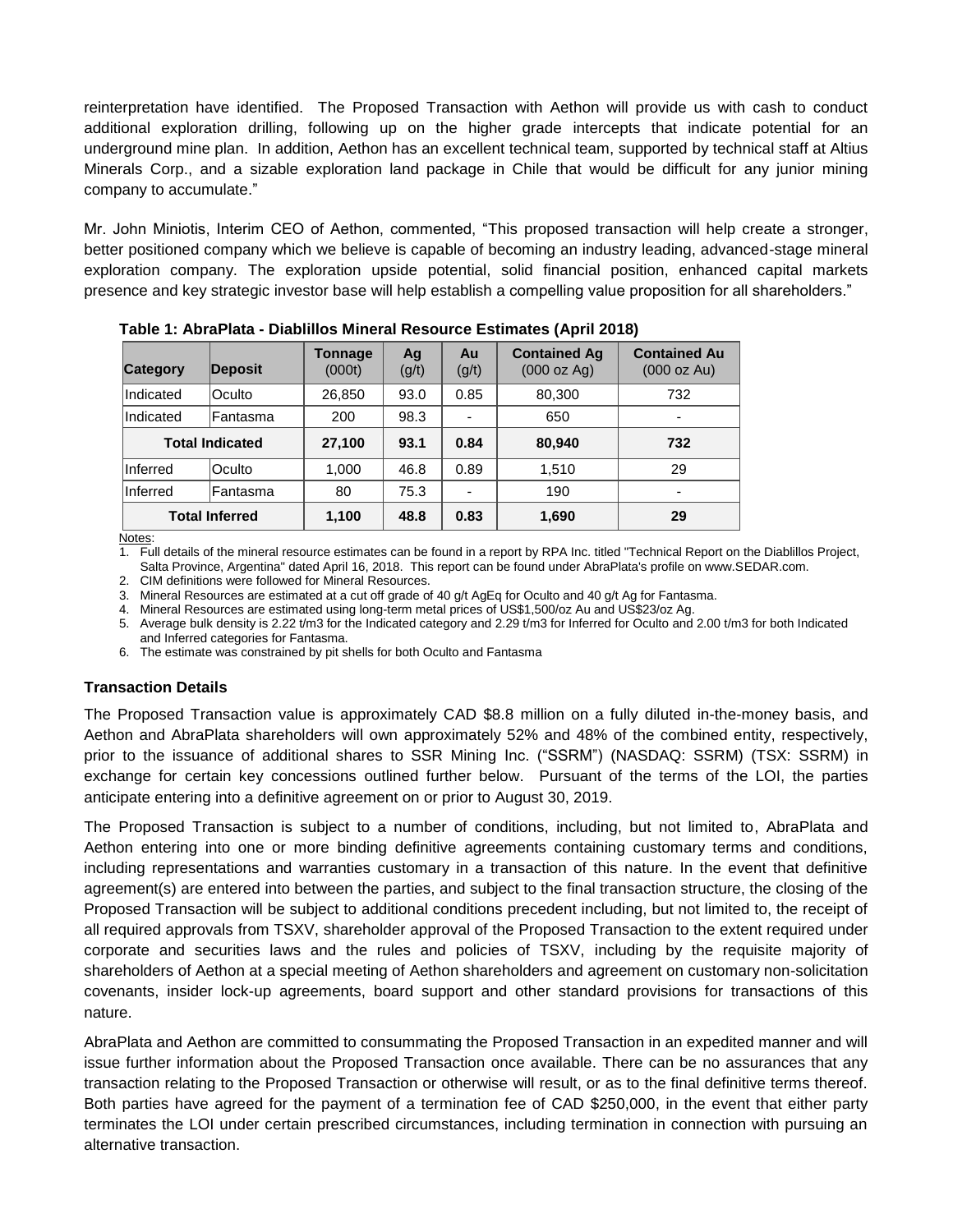SSRM, the original vendor of the Diablillos property to AbraPlata, has indicated its intention to support in principle the Proposed Transaction and, subject to its completion, to agree to defer the outstanding Diablillos property payments of USD\$5 million and USD\$7 million for four years and waive all outstanding advance royalty payments, in exchange for consideration to be determined.

### **Benefits to AbraPlata Shareholders**

- Securing funding to facilitate the advancement of the Diablillos project by conducting a comprehensive drilling program, and if warranted, the preparation of an underground preliminary economic assessment due to Aethon's cash position (\$3.7M at March 31, 2019)
- Gaining exposure from Aethon's large and prospective land position (+100,000 ha) in Chile, which has potential to attract major strategic corporate partners
- Expertise provided by Aethon's executive management team, and adding Altius Minerals as a strategic cornerstone shareholder
- Favourable renegotiation of the property payment terms with SSRM
- Continued exposure to combined properties exploration upside potential, with significant improvement in trading liquidity and capital markets exposure

### **Benefits to Aethon Shareholders**

- Receiving a significant premium to the current Aethon share price and increased liquidity
- Exposure to an advanced-stage, silver-gold exploration project containing an existing Indicated mineral resource of 81Moz of silver and 732koz of gold, as a result of more than USD\$35M worth of historical exploration expenditures
- Immediate exploration upside with potential for a gold rich zone extending into the basement of the existing Oculto deposit on the Diablillos property
- Board of directors with extensive knowledge of Argentina and the Diablillos project, and adding SSRM as a strategic cornerstone shareholder
- Continued exposure to combined properties exploration upside potential, with anticipated improvement in trading liquidity and capital markets exposure

#### **Counsel**

MLT Aikins LLP is acting as AbraPlata's legal advisor and Dentons Canada LLP is acting as Aethon's legal advisor.

#### **Qualified Persons**

All scientific and technical information in this news release has been approved by Willem Fuchter, PhD PGeo, director of AbraPlata Resource Corp. and a qualified person as defined by National Instrument 43-101.

#### **About Aethon Minerals**

Aethon Minerals is a mineral exploration company focused on creating shareholder value. Aethon has a large prospective land position consisting of over 100,000 hectares along prolific mining belts located in the Antofagasta and Maricunga regions of northern Chile. Aethon believes it is uniquely positioned for growth and is actively pursuing selective exploration-stage growth opportunities. Aethon is based in Toronto, Canada, and is listed on the TSX-V under the symbol "AET".

#### **About AbraPlata**

AbraPlata is focused on exploring and advancing its flagship Diablillos silver-gold property. In addition, AbraPlata owns the highly prospective Cerro Amarillo property with its cluster of five mineralized Cu-(Mo-Au) porphyry intrusions located in a mining camp hosting the behemoth El Teniente, Los Bronces, and Los Pelambres porphyry Cu-Mo deposits. As well, AbraPlata is exploring Aguas Perdidas, its wholly owned Patagonia-style epithermal Au-Ag property. AbraPlata is based in Vancouver, Canada, and is listed on the TSX-V under the symbol "ABRA".